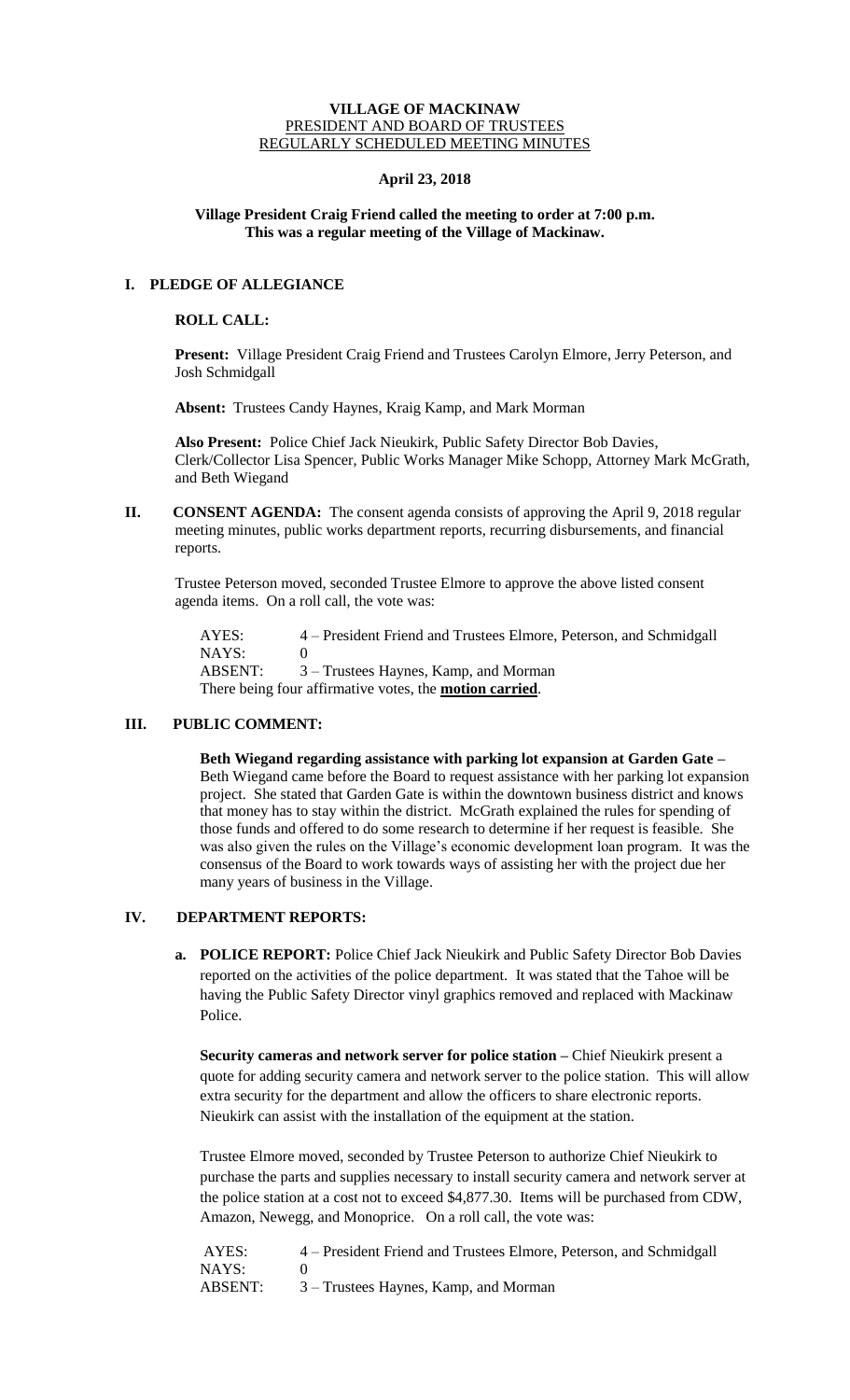There being four affirmative votes, the **motion carried**.

**TazCom agreement for dispatch service –** This item was tabled to allow Chief Nieukirk to meet with Tazewell County regarding the agreement.

- **b. E.S.D.A. REPORT:** E.S.D.A. Coordinator Bob Davies addressed the Board that following his resignation he was made aware of a medical issue regarding the person he had planned to take his position. Davies has offered to continue as E.S.D.A. Coordinator until his replacement can take over the roll. McGrath stated that the Board would need to appoint him to the role at the next meeting. Davies stated that the Blazer will now be used for E.S.D.A.
- **c. PUBLIC WORKS REPORT:** Public Works Manager Mike Schopp reported on the activities of the public works department. Slip lining is now complete. Schopp stated that Hoerr Construction handled their claim at N. Orchard St. and the resident is pleased. Brock Lake well tests have come back and the water is now on. The BBQ grills at Westwood Park Pavilion have been installed. They were purchased with funds from the 2017 Stout Foundation Grant received for improvements at Westwood Park.

**Resolution #18-02 for 2018 MFT maintenance program –** Trustee Elmore moved, seconded by Trustee Schmidgall to adopt resolution #18-02 to appropriate the sum of \$125,000 for maintenance of streets and highway by a municipality under the Illinois Highway Code. On a roll call, the vote was:

AYES: 4 – President Friend and Trustees Elmore, Peterson, and Schmidgall NAYS: 0 ABSENT: 3 – Trustees Haynes, Kamp, and Morman There being four affirmative votes, the **motion carried**.

#### **d. TREASURER'S REPORT:**

**Non-recurring disbursements –** Trustee Elmore moved, seconded by Trustee Peterson to approve the non-recurring disbursements. On a roll call, the vote was:

AYES: 4 – President Friend and Trustees Elmore, Peterson, and Schmidgall NAYS: 0 ABSENT: 3 – Trustees Haynes, Kamp, and Morman There being four affirmative votes, the **motion carried**.

**Resignation of Treasurer -** Trustee Schmidgall moved, seconded by Trustee Peterson to accept with regret the resignation of Treasurer Scott Eidenmiller as of May 1, 2018. Section 30.040 of the Village Codes states the Treasurer may resign from his office. If such officer resigns he shall continue in office until his successor has been chose and has qualified. (ILCS Ch. 65, Act 5, §3.1-30-5) On a roll call, the vote was:

AYES: 4 – President Friend and Trustees Elmore, Peterson, and Schmidgall NAYS: 0 ABSENT: 3 – Trustees Haynes, Kamp, and Morman There being four affirmative votes, the **motion carried**.

### **V. PRESIDENT'S REPORT:** none

### **VI. LOCAL LIQUOR CONTROL COMMISSIONER'S REPORT:**

**Renewal of Casey's General Store #3053 and Zehr Foods, Inc. Class B liquor license and renewal of Haynes on Main LLC Class A liquor license –** Trustee Elmore moved, seconded by Trustee Schmidgall to renew Casey's General Store #3053 and Zehr Foods, Inc. Class B liquor license and renew Haynes on Main LLC Class A liquor license for a term of one year beginning May 1, 2018. On a roll call, the vote was:

AYES: 4 – President Friend and Trustees Elmore, Peterson, and Schmidgall NAYS: 0 ABSENT: 3 – Trustees Haynes, Kamp, and Morman There being four affirmative votes, the **motion carried**.